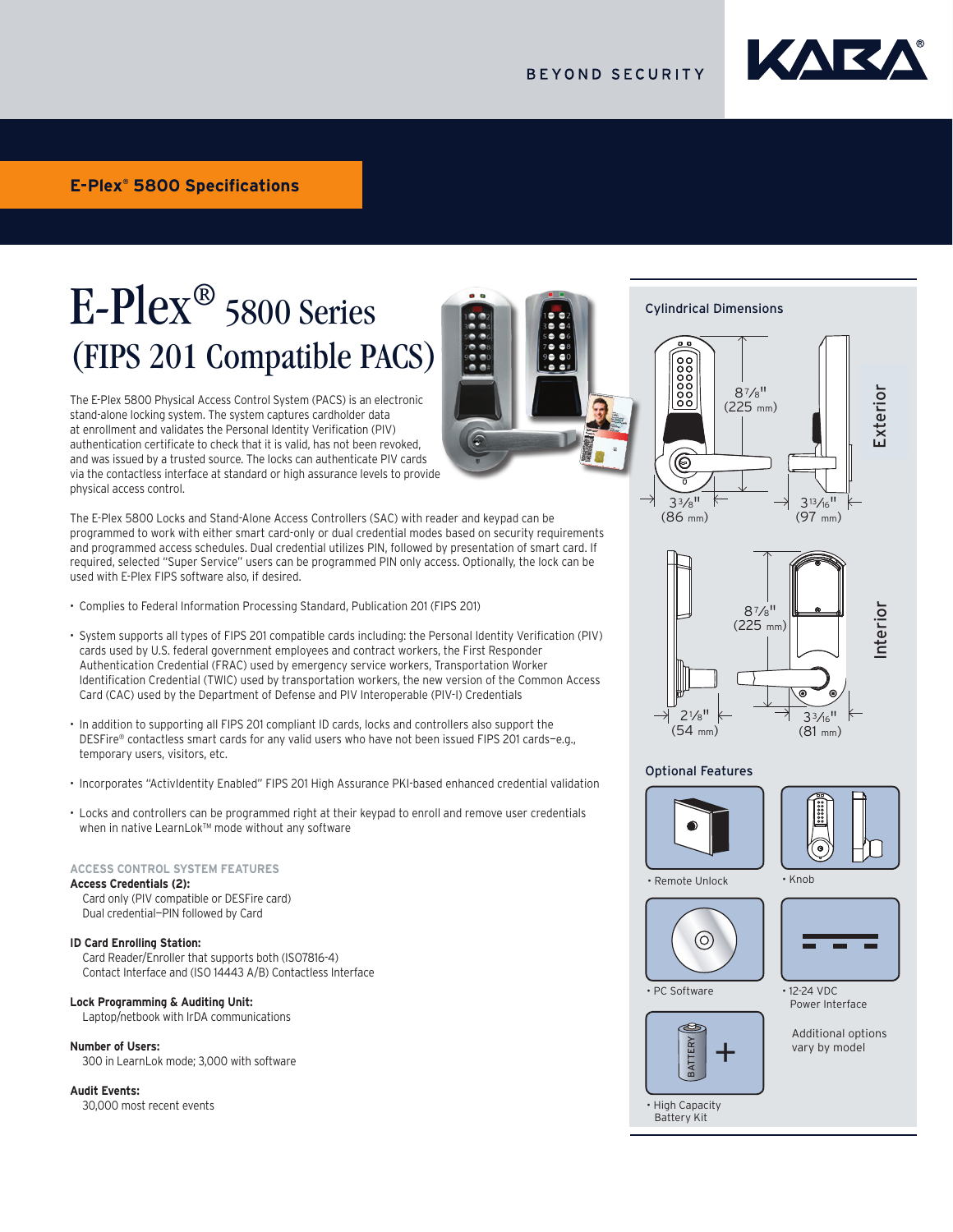# **BEYOND SECURITY**

# KARK.

## **FEATURES (CONTINUED)**

#### **Authority Levels:**

Six different levels allow who has access to specific lock functions, includes:

**Master Level—**Performs all set-up and programming functions

**Manager Level—**Administers common programming functions

**Access User Level—**Entry granted with valid credential

**Service Level—**PIN or card for single event, or up to four-day access, or with no expiry

**Guest Level—**1-365 day durations

**Maintenance Level—**No access is granted, but information can be uploaded/downloaded to/from the lock

#### **User Parameters:**

**PIN length—**Adjustable to accept 4 to 8 digits

**Anti-tamper lockout—**Adjustable from 3 to 9 invalid attempts with an adjustable period of 0 to 90 seconds **Relock time—**Adjustable from 2 to 20 seconds

#### **Programmed Scheduling :**

Up to 16 different access schedules per lock. Up to 32 different holiday/vacation blocks per lock

# Passage ModeOptions (3):

- **•** First manager or privileged-user in **Access Controlleries** with dual credential capability PIN and *Leagued* PIN and *Leagued* PIN and *Leagued* PIN and *Leagued* PIN and *Leagued* PIN and *Leagued* PIN a
- Automatic according to access schedules **Example 26 to 84 and 26 and 26 and 26 and 26 and 26 and 26 and 26 and 26 and 26 and 26 and 26 and 26 and 26 and 26 and 26 and 26 and 26 and 26 and 26 and 26 and 26 and 26 and 26 a**
- Manually toggled on/off at the lock keypad

#### **System Software:**

- stem Sottware:<br>• Host application PC server with multiple workstations support using Thin Client interface over network (or same machine) nuitiple workstation
- **•** SQL database with critical data components encrypted for highest security
- Validation of credential's digital certificate performed during card enrollment
- **•** Uses periodic PKI-based validation of enrolled credentials incorporates "ActivIdentity Enabled" FIPS 201 High Assurance, PKI-based credential validation

#### **LOCK FEATURES Programming**: Locks are programmed via E-Plex Advanced Access Control

### **Handing:**

..........<br>Non-handed, preassembled for left-hand door installations—easily changed in the field  $m_{\rm H}$  management of doors and users and users and users are  $m_{\rm H}$ 

#### **Key Override: Built-In** Local are easily customized on site via keypad to work as various customized on site via key pad to work as various customized on site via key as various customized on site via key as various customized on  $\mathcal{$

Key-in-lever cylinders, small format interchangeable cores, large format removable cores

#### **Lock Function Customization:**

Locks are easily customized on site via keypad to work as various BHMA lock functions; eliminates the **Handing**: Non-handed, pre-assembled for left hand door installations - easily requirement to stock multiple locks to meet different applications. Built-in options include: Entry, Privacy,<br>Changed in the field of the field of the field of the field of the field of the field of the field of the field and Residence lock, (thumbturn required for Privacy and Residence functions) **Scheduling**: Access schedules Up to 16 different access schedules may be

#### **Power:**

**E-Plex 5800-**Locks have three power options:

- 1) Standard: Four AA batteries up to 60,000 cycles
- 2) Optional: High Capacity Battery Kit, four C cells up to 100,000 cycles
- 3) Optional: 12-24 VDC Power Interface from standard off-the-shelf power interface units

**E-Plex 5870-**Requires 12-24 VDC power input from standard, off-the-shelf power interface units. If power is lost, user data and lock parameters are retained in on-board memory

#### **MECHANICAL FEATURES**

#### **Construction:**

................<br>Extra heavy-duty solid cast housings, solid cast levers, cylindrical drive wear tested for extensive use in indoor and outdoor applications **Guest management** – access for temporary users expiring from

#### **Numeric Keypad: Code length Adjustable to accept 4 to 8 digits Adjustable to Adjustable to 8 digits 4 to 8 digits 4 to 8 digits Adjustable to 8 digits Adjustable to 8 digits Adjustable to 8 digits Adjustable to 8 digits A**

Vandal resistant, solid metal pushbuttons with a store attempts with a store from 3 to 9 invalid attempts with a

#### **Door Handing:**

**or Handing:**<br>**E-Plex 5800 Cylindrical and E-Plex Mortise–**Non-handed, preassembled for left-hand door installations—easily changed in the field **E-Plex 5800 Exit Trim—**Non-handed **Battery Operation operations: Battery operations** in interior housing cover; of the finance does battery replacements for institutions (Four AA Alkaline batteries  $p_{\text{infinite}}$ 

# Mortise Dimensions **Dimensions**







# nterior

# Back-to-Back with Mortise also available

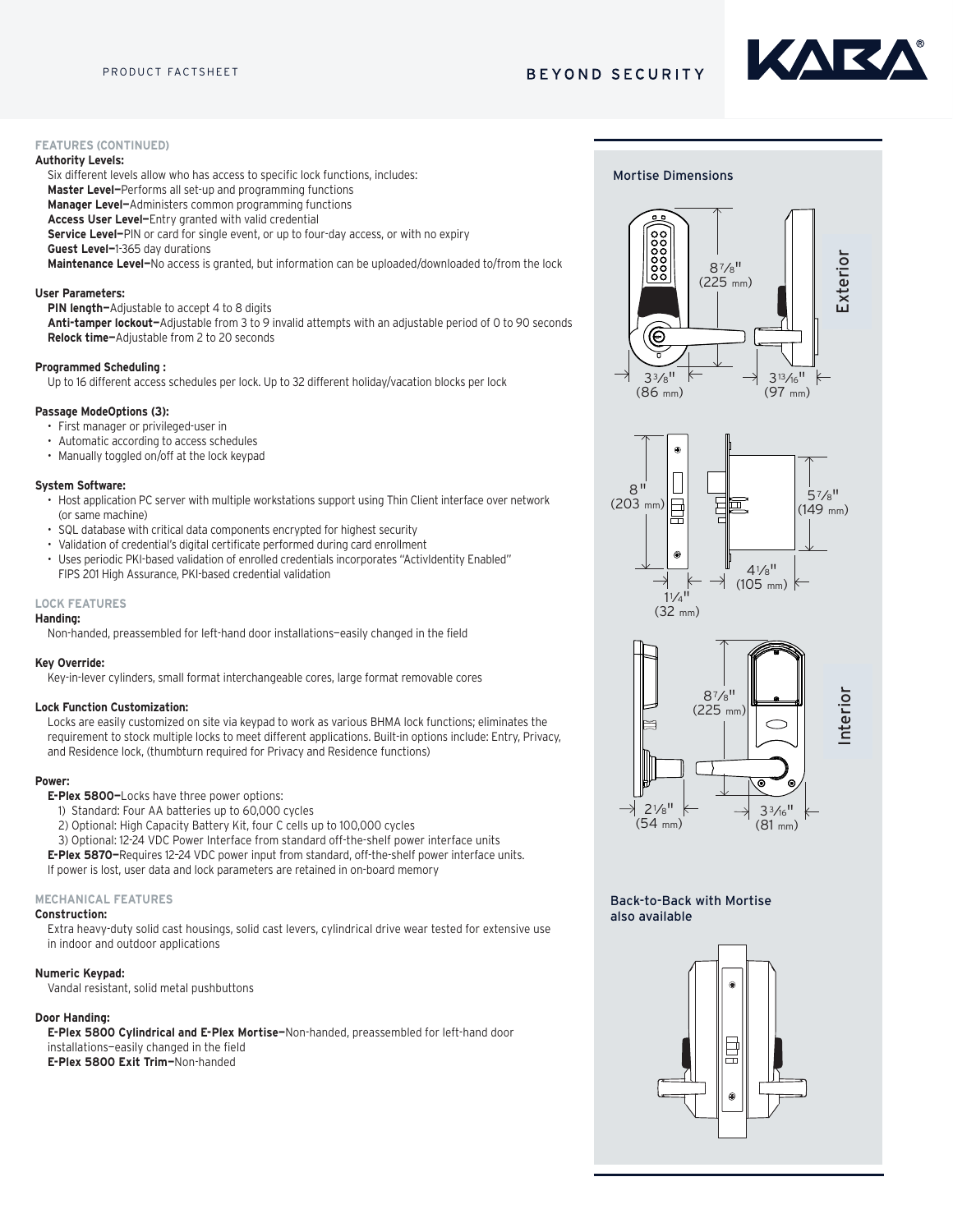

#### **MECHANICAL FEATURES (CONTINUED)**

#### **Backsets:**

**E-Plex 5800 Cylindrical-2 34" (70 mm), 2 36" (60 mm) E-Plex 5800 Mortise—**2 3 ⁄4" (70 mm) **E-Plex 5800 Exit Trim—**Varies by exit device type

#### **Latch:**

**E-Plex 5800 Cylindrical–1/2"** (13 mm) latch, ¾" (19 mm latch (optional) with three-hour UL/ULC fire rating **E-Plex 5800 Mortise-**<sup>3</sup>/4" (19 mm) latch, 1" (25 mm) deadbolt (optional)

#### **Minimum Stile Recommended:**

5" (127 mm)

#### **Weight:**

**E-Plex 5800 Cylindrical—**9.5 lbs. (4.30 kg) **E-Plex 5800 Exit Trim–**9.5 lbs. (4.30 kg) **E-Plex 5800 Mortise-11.5 lbs. (5.20 kg) E-Plex 5870 SAC—**10 lbs. (4.54 kg) **Access Controls: Electronic pushbut to local credential credential credential credential credential control control control control control control control control control control control control control control control c Access Controls: Electronic pushbut to pushed with dual credential credential credential credential control control control capability (and in an option of the credential control control control control control control co** 

#### **KEY OVERRIDE**

#### **Universal Key-In-Lever Cylinders:**

**ilversal Rey-In-Lever Cylinders:**<br>Includes Kaba 1599 6-pin cylinder (prepped to Kaba 90 Lever or Schlage "C" keyway, keyed different) and tailpieces for compatibility with: and talipieces for compatibility with:<br>Abloy 5277 Corbin Russwin 2000-03 Medeco 20W200H1 led to Kaba 90 <mark>L</mark> Fro Kapa 90 Leve

| Ablov 5277 | Corbin Russwin 2000-03 | Medeco 20W200H1       |
|------------|------------------------|-----------------------|
| Ablov 5477 | Kaba 1539              | Sargent 10 Line       |
| Arrow C100 | Kaba 1599              | Schlage 23-001        |
| ASSA 65611 | Kaba Gemini 4730       | Schlage Primus 20-760 |
| ASSA65691  | Marks                  |                       |

**Australian:** Kaba expert 107K5, Boyd KC286 **European:** Quattro S/Expert, AP2 (5 and 6-pin)

#### **Interchangeable Cores: Programming**: Local Access are programmed via E-Plex Advanced Access Access Control Access Control Access Control Access Control Access Access Access Access Access Access Access Access Access Access Access Access Access A

Small format Best and equivalents (6 or 7-pin length)

#### **Removable Cores:**

**movable Cores:**<br>Large format ASSA, Medeco, Yale (5 or 6-pin), Corbin Russwin, Schlage, and Sargent Scheduling in access schedule schedules in the sense of the sense of the sense of the top in the sense of the sense of the sense of the sense of the sense of the sense of the sense of the sense of the sense of the sense of **SCA Modern Vale (Engl. dig) Captin Durantin Catilans and Cappart** programmed into the local group

#### **INSTALLATION**

#### **Ease of Installation:**

s<del>e or mstanation.</del><br>**E-Plex 5800–**Patented LectroBolt™ eliminates wiring to or through the door–reducing risk of lock failure due to pinched wires during installation Automatic animager according to access schedule schedules.<br>Allohion

randre due to pinenca whes daring instandron.<br>**E-Plex 5870–**Simple, easy-to-install reader unit is pre-drilled for single gang box or wall mounting. Lockable interface controller unit enclosure is predrilled and has knockouts for simple wiring with low voltage connections directly into off-the-shelf power interface units. Product also includes a contact closure, alarm shunt output to interface with new or existing fire alarms and security systems go" access for 1 to 24 hours

#### **Door Preparation:**

**E-Plex 5800 Cylindrical and E-Plex 5800 Exit Trim–**ASA 161 (*Easily installs on* door preparation with two additional through bore holes (wood or metal doors)<br>two additional through bore holes (wood or metal doors)

**E-Plex 5800 Mortise-**ASA 86 door preparation with two additional through bore holes

#### **Door Thickness:**

**E-Plex 5800 Cylindrical-1**  $\frac{3}{6}$ " (35 mm) to 2  $\frac{1}{4}$ " (57 mm) Preassembled to accommodate doors 1 %" (41 mm) to 2" (50 mm) **E-Plex 5800 Mortise–1**  $\frac{3}{4}$ " (44 mm) to 2  $\frac{1}{4}$ " (57 mm) Preassembled to accommodate doors 1  $\frac{5}{6}$ " (41 mm) to 2" (50 mm) **E-Plex 5800 Exit Trim−**1 ¾" (44 mm) to 2 ¼" (57 mm) Preassembled to accommodate doors  $1\frac{3}{4}$ " (44 mm) to 2  $\frac{1}{8}$ " (54 mm)

#### **Items Supplied with Lock Include:**

**E-Plex 5800 Cylindrical and E-Plex 5800 Mortise—**Lock assembly, installation manual, template, quick reference guide, operations manual, and required hardware

**E-Plex5800 Exit Trim—**Lock assembly, installation manual, template, quick reference guide, operations manual, and required hardware. Exit Device and mounting hardware not included.

#### **Additional Items Supplied with Key-in-Lever Cylinder Model Only:**

**E-Plex 5800 Cylindrical and E-Plex 5800 Mortise—**Universal Kaba 1599 6-pin cylinder with tailpiece, four additional tailpieces, and two nickel silver keys

**E-Plex 5800 Exit Trim—**Universal Kaba 1599 6-pin cylinder with tailpiece, four additional tailpieces, nickel silver keys, and spare cylinder retainer





#### Exit Device Compatibility

**Exit Device Conce WOTIP**  $\overline{O}$ FD<sub>111</sub>/112  $QCDIII/IIZ$ Cal Royal 9800 Cal Royal 2200 Corbin Russwin  $FDE200/5200$ Monarch 18R / F-18R Detex 1001 BP1  $\frac{3828}{8}$ Sargent 3828 Sargent 8800 Sargent 3828 **Exit Device Compatibility** Arrow S3883F/S3800 Black & Decker (K-2) Arrow S3800 QED111/112 ED5200/5200A Arrow S1250 Detex 10/F10 Series Dorex 8500R/8500F Dorex 9500PR/9500FR Yale 7100 Dorma 9300/F9300

Sargent 8800 Sargent 8888 Sargent 8810E/8800 Sargent 8888 Von Duprin 22/22F Von Duprin 99/99  $\frac{1}{2}$  von Duprin 99, 99 Von Duprin 99/99F Cargont 202 Sargent 3828 Sargent 2828 Von Duprin 98/98F Monarch 18R\*, F18R\* Precision 21/FL21 Von Duprin XP98/99 Yale YME2100/2100

\*(requires special K-Hub Adapter)

#### E-Plex 5870 Stand-Alone Access Controller Dimensions